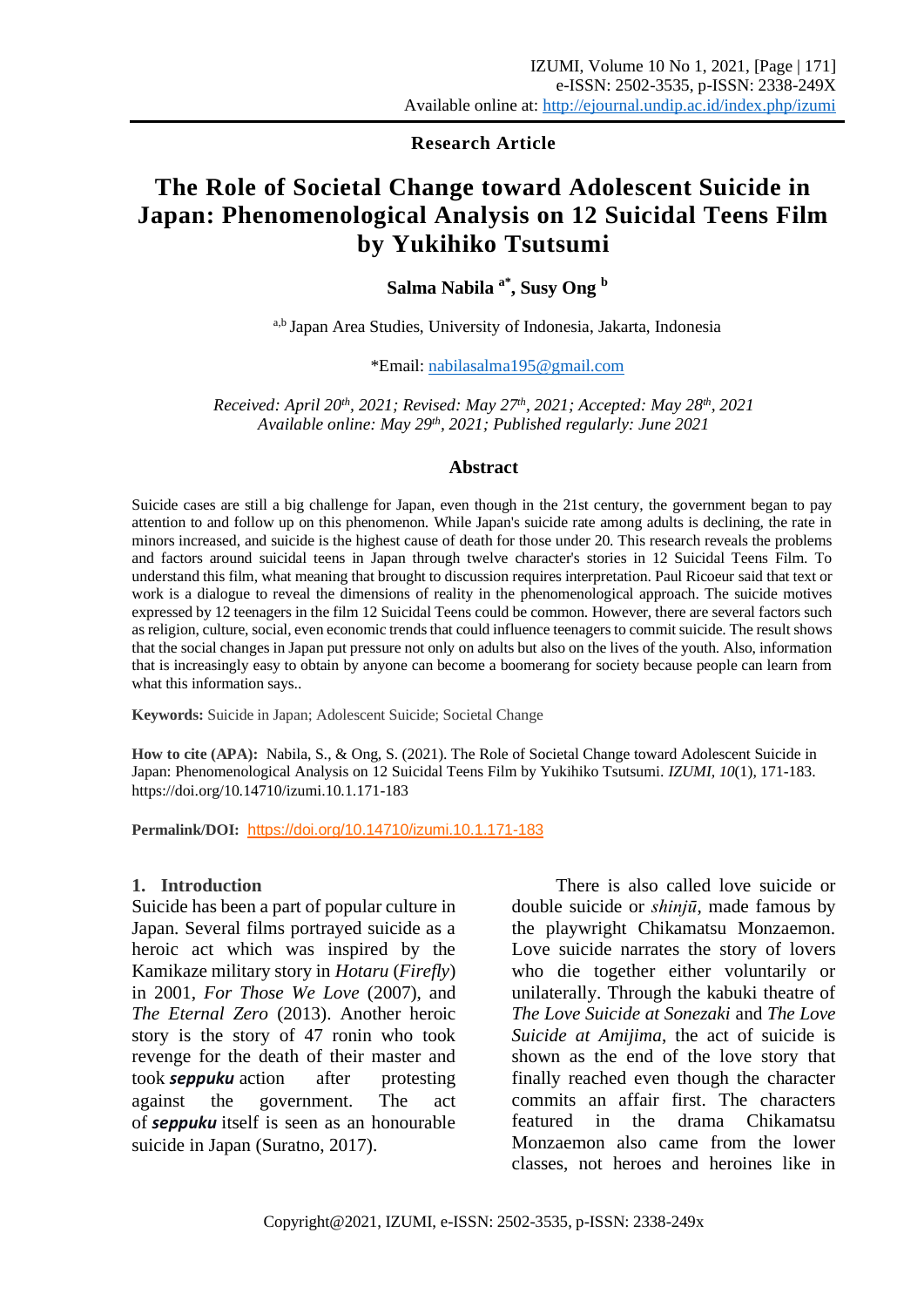Romeo and Juliet. Love suicide is a part of the protagonists' tragic and dramatic story that Chikamatsu can become heroes (Shimazaki, 2020; Sowa, 2013). It shows that self-sacrifice and self-destruction suicide has also become a social phenomenon even through popular cultures. Those suicides are presented as heroic, aesthetic, and romantic stories.

Suicide in Japan is part of the heroes' story and their loyalty to the lord or country that has been justified politically and culturally. The sanction of voluntary death in the form of *harakiri* or *seppuku* was strengthened by the legalisation of the Tokugawa regime in power in the Edo period (1603 AD-1868 AD). Here, suicide was a punishment aimed at the samurai to save them from shame for the actions or mistakes. That is, *seppuku* was associated with the honour of the ruling class and feudal elite of Japan. Even during World War II, self-sacrificed suicide for the country's sake was instilled in the military. Self-sacrificed and self-destruction suicide is then understandable for specific reasons and considered as an action that upholding morals. However, when someone commits suicide, family members often do cover-up to fear being caught and viewed as shameful. This feeling of shame shows that Japanese society realises that suicide is a deviant act (Lebra, 1976:190-191).

In the early  $21<sup>st</sup>$  century, the Japanese government began to pay attention to and follow up on this phenomenon by establishing a Suicide Prevention Council by the Ministry of Health, Labor, and Welfare in three phases until 2006 (Takeshima et al., 2015). Japanese society still saw that suicide is taboo to be discussed in public. Behind the patriotic impression displayed in popular culture, people view suicide as an act of selfishness and are afraid to talk about it. The suicide prevention efforts by the government in collaboration with various non-profit organisations are Japanese concrete steps in following up the phenomenon of suicide,

which is said to be an epidemic. Nonetheless, suicide cases are still a big challenge for Japan. While the rates among middle-aged men and the elderly are declining, suicide cases among young people are still considered high (World Health Organization, 2015). Here, the dilemma regarding suicide is challenged since the act has already spread among the young Japanese generation and becomes a difficult task for society soon.

According to the Japan Ministry of Health, Labor, and Welfare, in 2020, Japan's suicide rate, in general, continues to fall for ten consecutive years until 2019. Still, the suicide rate in minors increased ten per cent, and suicide is the highest cause of death for those under 20 (nippon.com, 2020). In 2019, Yukihiko Tsutsumi responded to the teenage's high rate of suicide by releasing *12 Suicidal Teen* film, based on the novel with the same title by Tow Ubukata in 2016. The teenage characters in these *12 Suicidal Teens* each have characters representing the Japanese teenagers' conditions with social pressures that befall them through their motives of committing suicide together.

In previous research, Suratno (2017) explained one of Japan's popular stories of *47 Ronin* made into a film version in 2013 through intrinsic analysis. He discovered that as the film's protagonists, the ronin have dedication and loyalty to their former master. Ronin's death illustrated a selfhonour and heavy responsibility that most people would find difficult to understand in normal conditions. Another research by Picone (2012) describes suicide narrated in Japanese horror films related to popular religion in Japan. He discovered that the ghost of the suicide victim that appears in the world is not a punishment over a sin or a consequence of religious prohibition but a continuation of "protest suicide." The ghost would reveal the case that caused him/her to suffer while still alive until they took his/her own life.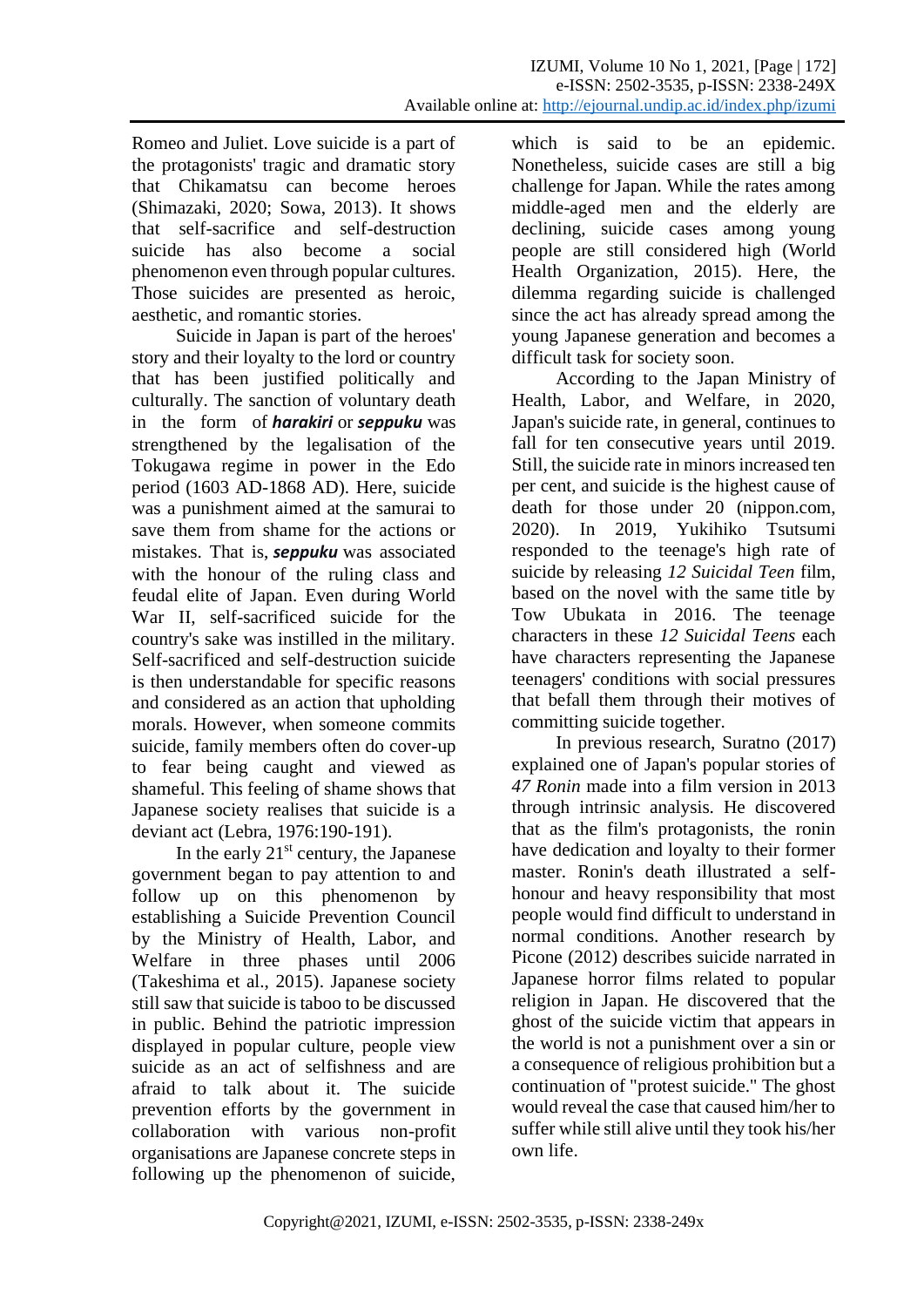Both the studies show that culture and religion have influenced the justification of suicide in Japan. Meanwhile, this research uses the film *12 Suicidal Teens* that narrates suicide as a concern and must be prevented soon, particularly when suicidal acts begin to spread among youth. The 12 characters in this film also reveal their suicide motives before they decide to commit suicide. It is different from the narratives found by Picone (2012) that the suicide victim would settle the suicide case after his/her death.

 Suppose previous suicide together appeared as a romantic tragedy as Sowa (2013) found in double suicide stories. In that case, it raises public concerns because of the increasingly widespread method used by the younger generation. With the increasing popularity of internet suicide pacts, (Ozawa-De Silva, 2010) mentioned that the casual nature of internet group suicide has been challenging to explain. The wish to die easily and comfortably with other people and the wish to disappear puzzled Japanese media and popular accounts at the beginning of the 21st century.

This research reveals the social problems and factors around suicidal teens in Japan through twelve character's stories in *12 Suicidal Teens*. External factors such as the environment they live in or the internal factors they could not discuss challenge society's suicide phenomenon happens in adolescents. Even though suicide seems to be normal in Japan, there is a changing view about suicide through the *12 Suicidal Teens* film. The government's efforts to pressure the suicide rate since the beginning of the 21st century, as Takeshima et al. (2015) mentioned, and how this film tries to depict the other side of the suicide story should increase awareness about suicide prevention society.

# **2. Methods**

This study uses a qualitative design to find problems and factors in suicide among teenagers in Japan in the film 12 Suicidal Teens, directed by Yukihiko Tsutsumi and released on Nippon TV on January 25, 2019. The primary data is the conversations of characters in the *12 Suicidal Teens* film, revealing their motives and goals to commit suicide. The supporting data relevant to Japanese teen suicide cases are obtained through books, news articles, journals, and webpages.

To understand this film, what meaning that brought to discussion requires interpretation. Paul Ricoeur said that text or work is a dialogue to reveal the dimensions of reality in the phenomenological approach. It can be seen as an independent world or has autonomy, then the audiences would see or read it at a "distance". However, a completely objective study kills the text or work itself. Therefore, appropriation is needed, namely understanding the text or work by bringing it into the world of the subject (the interpreter) to be familiar (Philip & Waugh, 1996, pp. 90-92).

As an independent object, the characters' conversations in the film *12 Suicidal Teens* are explored to determine the motives of the teenagers' suicidality. Then, appropriation of meaning is carried out by correlating teenage suicide with societal conditions in Japan. Therefore, the analysis results are descriptive, explaining the correlation between the storytelling of the *12 Suicidal Teens* film with the societal conditions that influence the taking of extreme suicides among teenagers in Japan.

# **3. Result and Discussion**

Suicide is one of the leading causes of Japanese child and adolescent mortality besides unintentional injury such as transport accidents, drowning, and suffocation (Shinsugi, Stickley, Konishi, Ng, & Watanabe, 2015). Individuals with suicidal ideation are also less likely to consult with others and are less likely to use the crisis hotline. Psychological barriers are believed to cause individuals with a high risk for suicide not to use a support hotline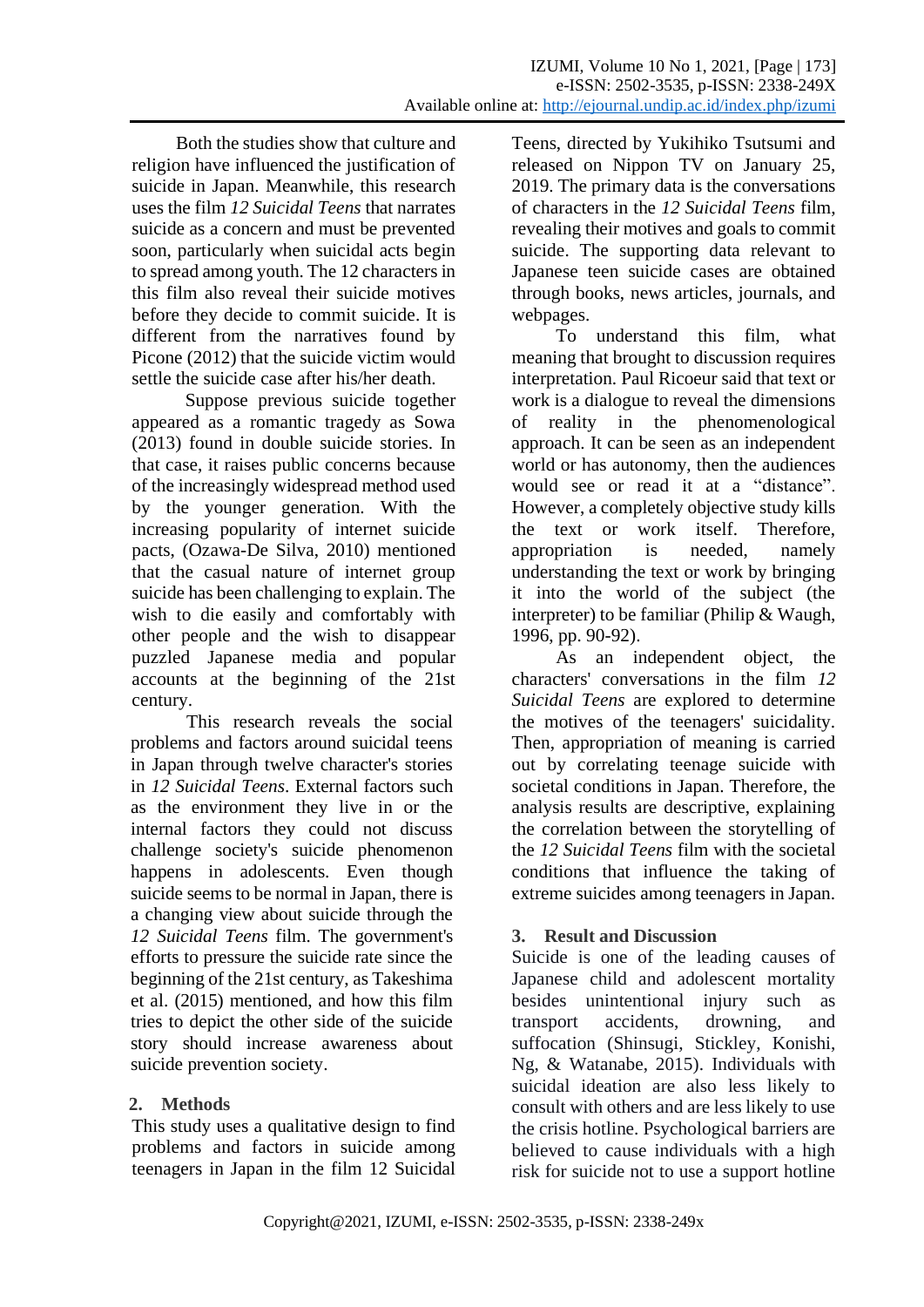(Ohtaki et al., 2017). In most cases, people do not report when mental health-related symptoms appear. It could be due to the community's stigma against this issue. "Pull yourself together" is a stereotype that often seems when people experience depression (Wood, Birtel, Alsawy, Pyle, & Morrison, 2014). Thus, people with suicidal behaviour are hard to detect due to a lack of clear signs or communication about their difficulties.

Hawton and James (2005) found the common characteristic of adolescents who die by suicide. They are adolescents with broken homes (separation, divorce, or death of parents), family psychiatric disorder or suicidal behaviour, psychiatric disorder or behavioural disturbance, substance misuse (alcohol, drugs), and previous self-harm. They also explain that physical or sexual abuse and intercultural stresses may also be the factors, but this could differ depending on the country or environment's condition.

Another research conducted by Hidaka et al. (2008) proved four general factors identified as Japanese youth potential contributors to attempted suicide. They consisted of individual characteristics (age, sexual orientation), interpersonal factors (school bullying, family closeness), risk behaviours (sexual activity, drug use, alcohol use, smoking), and psychological factors (self-esteem). The causes can vary between males and females. However, this research found that experiencing school bullying and a history of drug use are more associated with attempted suicide than living with the family concerning protective factors.

Through the telephone crisis hotline or *Inochi no Denwa*, the relationship between suicidal ideation and family problems among young callers was also significantly lower than other callers (Ohtaki et al., 2019). Meanwhile, based on the 2018 MEXT Survey on problematic behaviour and non-attendance of school children, the possible reasons for suicide caused by family disagreements and reprimanded by their parents were

particularly high. Mental disorders and despair were also relatively high, while bullying and despair caused by illness remained low (nippon.com, 2019).

Based on the data and research above, the results vary regarding which motives are more likely to influence adolescents to commit suicide. However, psychological conditions, family, and school life influenced suicidal behaviour in adolescents the most. In the *12 Suicidal Teens* film, these motives are also seen to have influenced the teenage characters significantly. Furthermore, other reasons such as the internet, media, changes in the social structure, and family's financial problems in Japan could motivate vulnerable youngsters to commit suicide.

**3.1 Suicidal Motives of 12 Teenage Characters in** *12 Suicidal Teens* **Films** Through dialogue, the twelve teenage characters in the film *12 Suicidal Teens* each reveal the problems that drive them to commit suicide. They met via internet suicide pacts to carry out a suicide procession in an abandoned hospital's basement. Suicide internet or net suicide is nothing new in Japan. It is a notorious phrase in the Japanese language since the early 2000s that refers to the process of recruiting, staging, and committing suicide through the internet. The media broadcast these unusual suicides repeatedly so that more people can access information about the suicide website. This case then triggered chain reactions that cause vulnerable Japanese youngsters to imitate suicide victims via internet suicide (Naito, 2007). The teenagers in the film who got information about the internet suicide pact indicate that various groups can access the suicide pact whether they are adult or young, male or female.

This internet suicide phenomenon indicates that dying together is an option when someone is desperate but unable to commit suicide alone. The courage in taking the action of suicide will appear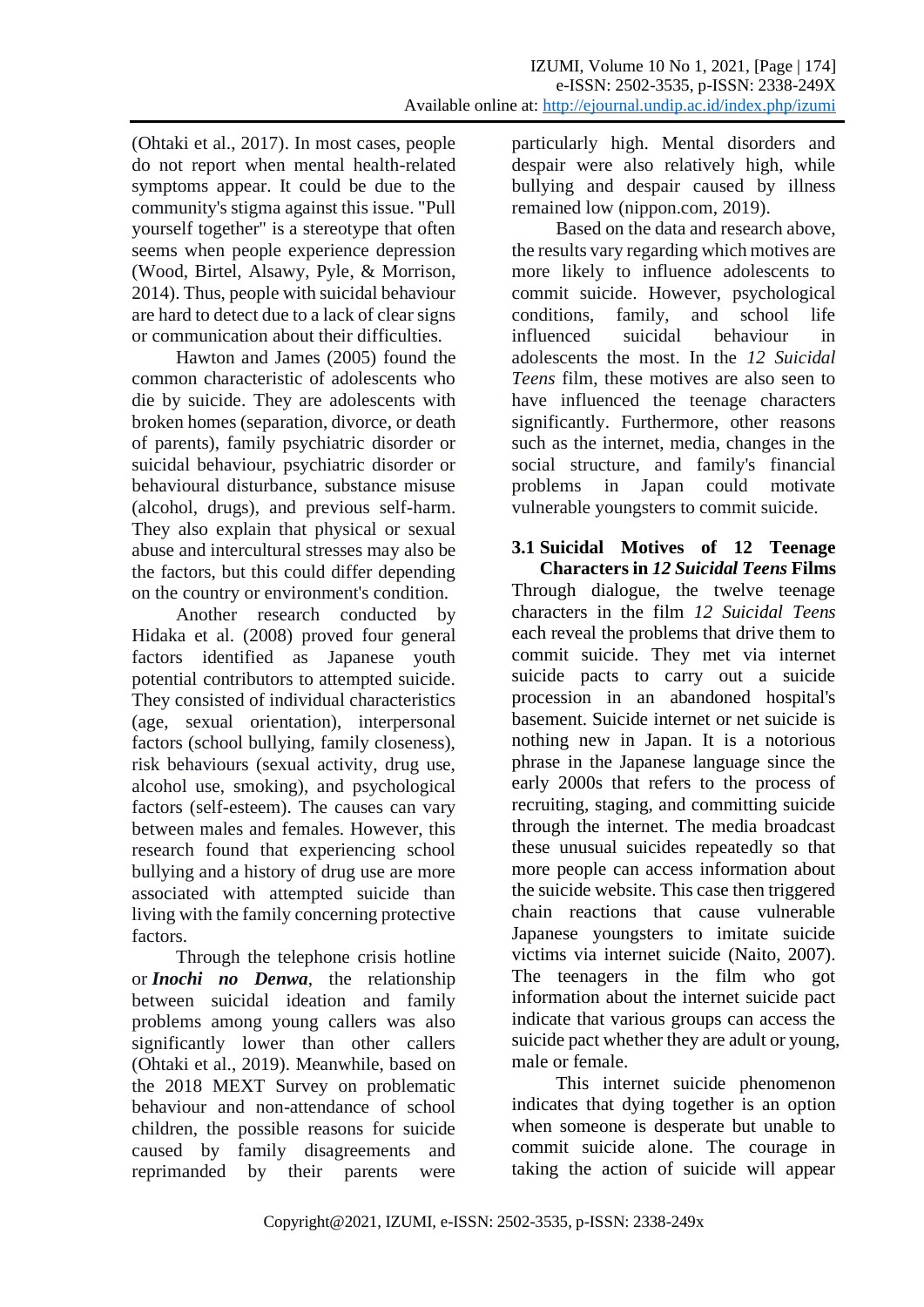when someone accompanies him/her to commit suicide. Japanese society is intolerant of internet suicide pacts because they view it as irresponsible and careless, and the victim has a weak will to die alone. Although suicide is one way of emphasising that individuals have autonomy or decisions against themselves in collectivist societies, internet suicide pacts include individual despair that subordinates their independence to collective decisions (Ozawa-de Silva, 2008). Accordingly, suicide together via the internet itself is hard to say as personal autonomy. While at the same time, society sees suicide as a normal phenomenon and comments about it whether it is a proper way or not.

### **3.1.1 Broken Family and Difficulties with Parents**

Satoshi is the character who took the initiative to make the suicide pact in this film. He only opened the arrangement for 12 people. The abandoned hospital where he carried out the suicide procession with other teenagers is a hospital his father used to run, while his father had died of suicide.

| Satoshi | "If you mean as the       |
|---------|---------------------------|
|         | manager of this hospital, |
|         | yes, you're right. He     |
|         | committed suicide, so you |
|         | can call it quits."       |
|         |                           |
| Satoshi | "He suffered from a long  |

*depression because of my mother and brother's suicide attempt. My brother failed to enter medical school. Even though their lives were saved, but then they separated, and I stayed with my father. "*

*Shinjirō "Is that what gave you the : idea of setting up this meeting?" Satoshi "Right. Death had infected : many people around me in such a short time, and it is becoming a kind of* 

*..........*

*obsession for me. I am then very curious, what is the feeling of wanting to die actually. "*

(Tsutsumi, 2019)

Satoshi comes from a broken family. At a young age, he had to experience separation in his family. Also, he was exposed to attempted suicide by his brother and mother and suicide by his father. Creating the internet suicide pact is a reaction that arises from a series of tragedies that have befallen his family.

Other characters who experienced broken families are Seigo and Meiko. Seigo felt threatened by his mother, who was in a relationship with a man he thought could influence his mother to get rid of him for money. Meanwhile, Meiko felt that suicide was a noble act contributing to her father's bankrupt business. Meiko's father married and divorced many times, and Meiko referred to him as the father who "got rid of the evil women" who became her mother. Seigo saw Meiko as a child whom his father used to feel the decision she made was her decision, even though it was the decision his father wanted.

What Seigo and Meiko have in common is that they hoped suicide could affect their insurance policy. Seigo hoped that his less than a year of insurance would result in his policy not being issued so that his mother would regret having a relationship with the man. Meanwhile, Meiko, whose insurance had been running for a year, hoped that her policy would be issued as she hoped to be a child who contributed to helping her father's bankrupt business.

In Japan, the suicidal motive to pass an insurance policy on to the family was usually carried out by people in the 40-60 age range when they were in debt or in a bad economic condition. Insurance company regulations in Japan then stipulated that customers could take the policy after several years of signing the contract. In the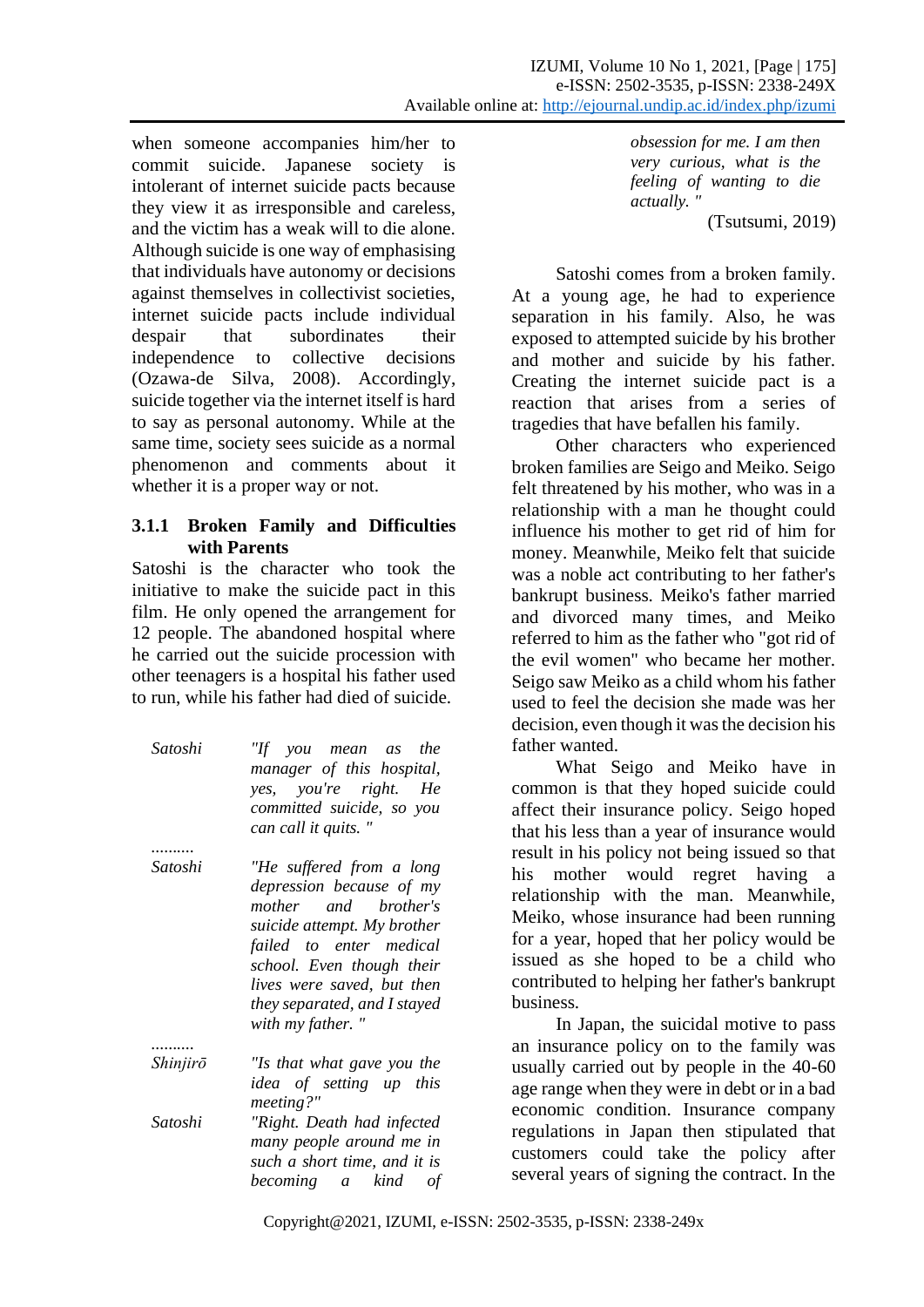early time insurance was introduced, Japanese people registered in droves, and after signing the contract, some of them committed suicide to immediately get a policy (Kodama, Fujimoto, Tamura, & Kataoka, 2017). Seeing that insurance policies are used, the family's financial condition also influences the child to commit suicide.

Another character, Anri, wants to convey a message to the public that her decision to commit suicide was to protest against adults who were not responsible for their children. Anri's parents were rarely at home, whereas a fire broke out when his mother left again after smoking for a while. Her younger brother, less than a year old, died, and Anri got burns that almost covered half of her left leg.

*Anri i I'l have a vounger brother. He was burned to death by the age of one. At that time, I was four years old. I watched it, everything burned to the ground, the ceiling collapsed. I heard him scream, knocked me out. He was struggling to survive, whereas my mother was often away for days. On that day, she came home while we were asleep. She smoked for a while, then left again. Why did my brother have to be born? And my mom? What right have it to give us such pain? Someone has to stop this. There must be no other child like us. It's our right to oppose selfish adults for our worthy lives! We shouldn't be born! "*

(Tsutsumi, 2019)

Lebra quoted Kambe as he claimed that the Japanese young tend to blame others for the burdens they receive and want to tell them that their suicide is a form of punishment and responsibility for the other person. Suicide committed by adolescents is the most effective way to make other people feel sad or ashamed, and it is a form of revenge (1976, p. 194). Anri and Seigo have the same motives regarding the behaviour of adults in their families. Suicide became a protest which they hoped would be punishment and muse for the adults. Unlike Meiko, she learned from her father that "getting out of the way" or "getting rid of" yields benefits. It is also illustrated by Meiko pushing Nobuo off the stairs, thinking that Nobuo will get in the way of the suicide procession.

# **3.1.2 Bullying**

Bullying also has the potential to cause Japanese teenagers to commit suicide. Several studies mention that bullying contributes to the phenomenon of absent children (futōkō) and cases of suicide in adolescents. Spring is the season where adolescent suicide is rampant in Japan. It is likely related to school events in spring, such as the new academic year where bully victims will meet again and "exam hell," which shows that students are depressed by demands for high academic scores (Shinsugi et al., 2015; Tajan, 2015). There was a case of suicide of a 13-year-old student in February 1986 caused by bullying, which causing the Minister of Education to hold an emergency meeting in March 1986 for the first time to discuss this issue (Goodman, Imoto, & Toivonen, 2012).

Ken'ich is the character that shows a victim of bullying since middle school. He said the bullying was started by his homeroom teacher and then spread to his friends.

| Seigo    | "How long have you     |
|----------|------------------------|
|          | been bullied?"         |
| Ken'ichi | "It's about two years. |
|          | Even longer if it's    |
|          | counted since junior   |
|          | high school."          |
| Mai      | $"Bv$ classmates?      |
|          | Extracurricular        |
|          | friends?"              |
|          |                        |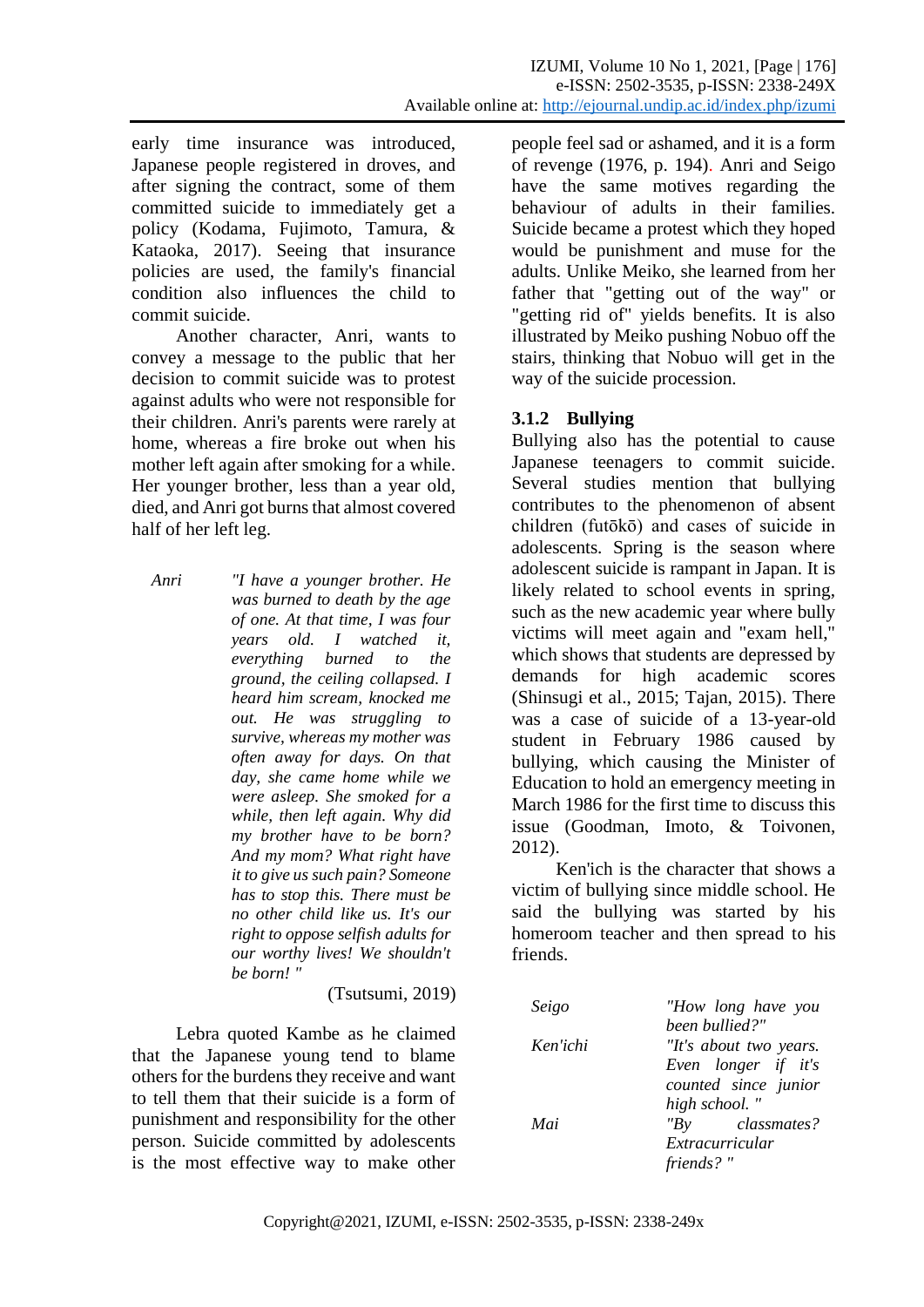| Ken'ichi | "Originally<br>the<br>by | really want to confess.                       |
|----------|--------------------------|-----------------------------------------------|
|          | homeroom<br>teacher.     | The feeling is killing me.                    |
|          | Then it spreads out of   | $^{\prime\prime}$                             |
|          | control."                | (Tsutsumi, 2019)                              |
| Mai      | "Did you tell it to your |                                               |
|          | parents?"                |                                               |
| Ken'ichi | "My parents want me      | Conformity is believed to be a vicious        |
|          | change schools.<br>to    | circle in bullying cases in Japanese society. |
|          | And I got scolded all    | The differences in an individual are          |
|          | out."                    | constantly being pointed out. Individuals     |
|          |                          |                                               |

(Tsutsumi, 2019)

Instead of resolving his bullying case with related parties, his parents told him to change schools. He felt that he did not receive the support he expected from his parents. The family itself should act as a place that provides children with comfort when they are depressed. This lack of support from teachers, friends, and parents has made him depressed until he intends to commit suicide.

On the other hand, Nobuo wanted to commit suicide because he regretted his revenge on the person who bullied him. Nobuo pushed the bully down the stairs and was later pronounced dead. Although his school did not know it, he was then depressed and unable to tell the truth.

| Nobuo  | "One year ago, I killed<br>my schoolmate."                                  |
|--------|-----------------------------------------------------------------------------|
| Mitsue | "Not on purpose,<br>right?"                                                 |
| Nobuo  | "No, I planned it. He<br><i>treated me very badly.</i><br>He's the leader." |
|        |                                                                             |
| Nobuo  | "Usually, I rarely have<br>a hard time dealing with                         |
|        | things. But, this time, I                                                   |
|        | was wrong.                                                                  |
| Mitsue | "But that bad guy is                                                        |
|        | gone. Why are you<br>here?"                                                 |
| Nobuo  | "Nobody knows.                                                              |
|        | The incident was                                                            |
|        | considered as<br>an                                                         |
|        | accident.<br>My                                                             |
|        | disturbances ended, but                                                     |
|        | since then, hell began. I                                                   |

then lose their group membership, and it makes them ask about their identity and self-worth. Victims also rarely receive support from their surrounding friends because they are afraid of being bullied too. This strive towards conformity makes bullying victims cornered even more until they took their own life (Peaslee, 2011). This film also depicts victims of bullying losing any social ties because they do not get help properly from family or school. Even worse, when other incidents as Nobuo did, revenged on the bully may have occurred.

**3.1.3 Suicide-Related to Public Figures** Exposure of public figure's suicide by media may affect copycats or imitation for vulnerable youngsters. Even though it may not be suicide, suicide thought or attempted suicide can occur, especially among fans. The parasocial phenomenon in which fans feel emotionally close to specific public figures can encourage vulnerable fans to self-harm and commit suicide (Hoffner & Cohen, 2018; Lutter, Roex, & Tisch, 2020). It also shows how the role of the media in reporting a public figure. The news of the loss of a famous public figure would bring various feelings to the public.

Mitsue came to the procession with a gothic lolita-style appearance. She was inspired by a celebrity she liked, who also wore dark gothic-style fashion. Her fanatic towards this celebrity made her want to commit suicide because it turned out that this celebrity had died by suicide. On the other hand, there is a character named Ryoko as a famous teenage celebrity with the pseudonym Riko. Her fame only gave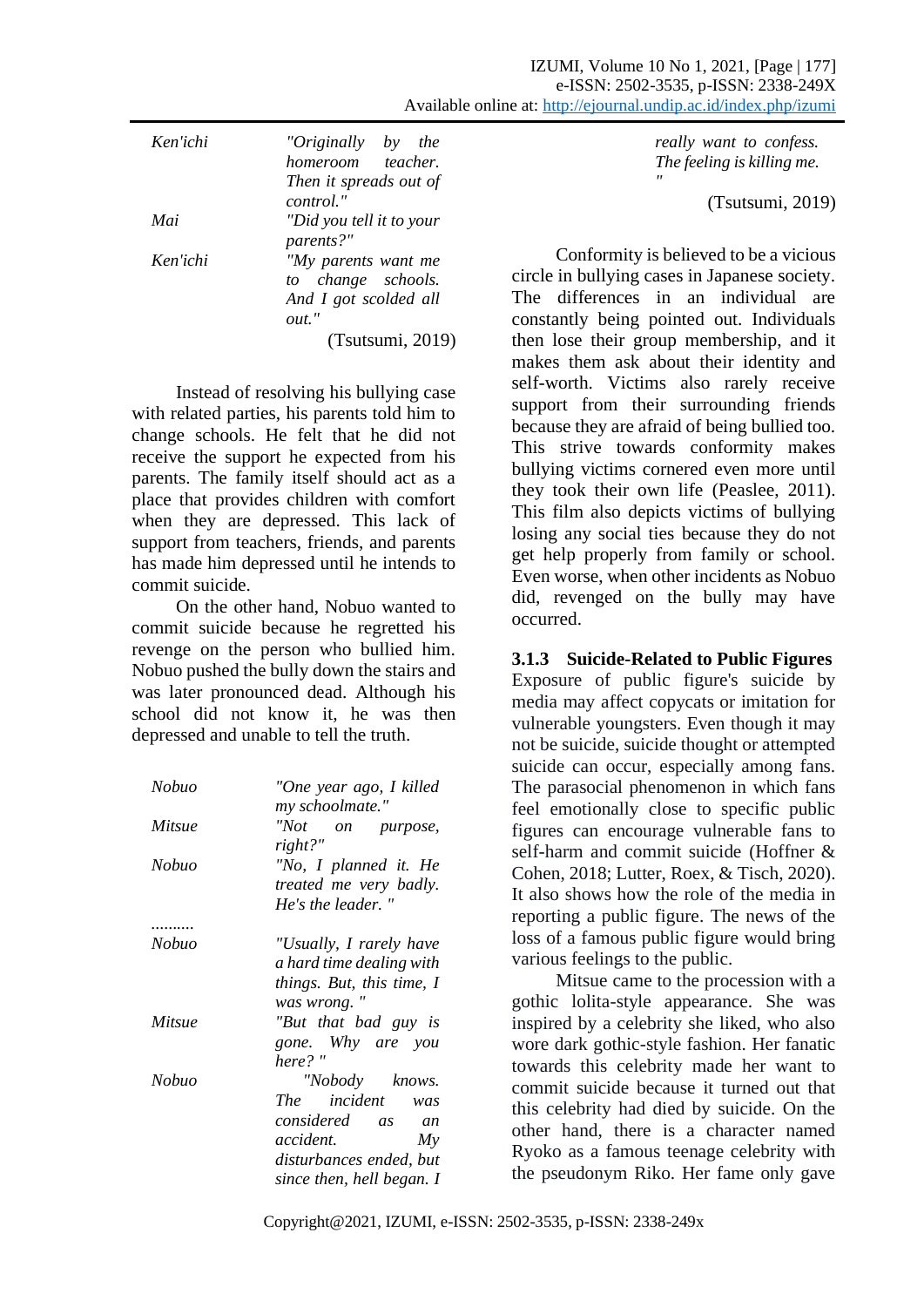her the burden due to the pressure from the work environment. She said that her life as a celebrity was just fake and used by people in her work environment. Death by suicide was a decision that she thought was not interfered with by the will of others. The two figures also caught smoking as a reaction to the pressure they experienced.

Through suicide, Ryoko hoped that her actions could arouse feelings of guilt towards people in her work environment, who only used her fame for products and money. Knowing Ryoko's decision, Mitsue forbade her from committing suicide because it would reproduce another 'Mitsue'.

| Ryoko  | : "I'm no different from<br>all of you. I have to be<br>honest with myself. I<br>want to bury this fake<br>person named Riko<br>forever." |
|--------|-------------------------------------------------------------------------------------------------------------------------------------------|
|        |                                                                                                                                           |
| Mitsue | : "You can't be like us!                                                                                                                  |
|        | You have been chosen!"                                                                                                                    |
| Ryoko  | : "It's all fake! It's all                                                                                                                |
|        | about products and                                                                                                                        |
|        | money! If you sacrifice                                                                                                                   |
|        | your life for that, you                                                                                                                   |
|        | fool!                                                                                                                                     |
|        |                                                                                                                                           |
| Ryoko  | : "All my life, I've been<br>surrounded by people<br>who took advantage of                                                                |
|        | me. I don't want other                                                                                                                    |
|        |                                                                                                                                           |
|        | people to interfere with                                                                                                                  |

*my death. "* (Tsutsumi, 2019)

The deaths of high-profile public figures exposed by media may have contributed to the increase in the suicide rate in the general population. People exposed to this information may also feel sadness even though they do not know the public figure well (Bingaman, 2020; Ueda, Mori, & Matsubayashi, 2014). However, the following suicide chains are not always attributable to the public figure. Suicide can occur when high-risk people for suicide access this information. The problem is more about how it affects vulnerable people (Fink, Santaella-Tenorio, & Keyes, 2018). Celebrities also rarely discuss mental health issues in front of the media. Wood et al. (2014) mentioned that the stigma in society about mental health issues might also be why people do not report depression symptoms.

# **3.1.4 Sexual Abuse and Despair Caused by Chronic Illness Led to Suicide**

Several teenage characters in *12 Suicidal Teens* films suffered from incurable diseases. Takahiro's illness since childhood gave him the effect of stuttering. Medicines were unable to cure him and caused him depressed instead. He decided to commit suicide because he felt himself and his illness were a burden to his mother. Meanwhile, Shinjirō life span remained a little because of his illness. He was hospitalised for a long time and needed to use a wheelchair. Shinjirō's illness is not described in the film but is shown through him wearing a wig and hat to cover his bald head due to hair loss. He was depressed because he could not do much in his life, so he decided to end it with suicide.

Another character, Mai, was forced to engage in intercourse by a man she encountered over the internet, which resulted in her contracting genital herpes. She said it could not be cured, which made her decide to commit suicide. It also shows the use of the internet to put teenagers in danger when not supervised by adults. Teens can easily be exposed to harmful things on the internet and not aware of the risks that wait in front of them.

Different story, Yuki had an accident with her brother and caused her hands unable to lift heavy objects. However, what made her decide to commit suicide was his brother's condition in a wheelchair due to being paralysed. She brought the 13th character, her older brother, to the meeting that Satoshi planned. Her brother was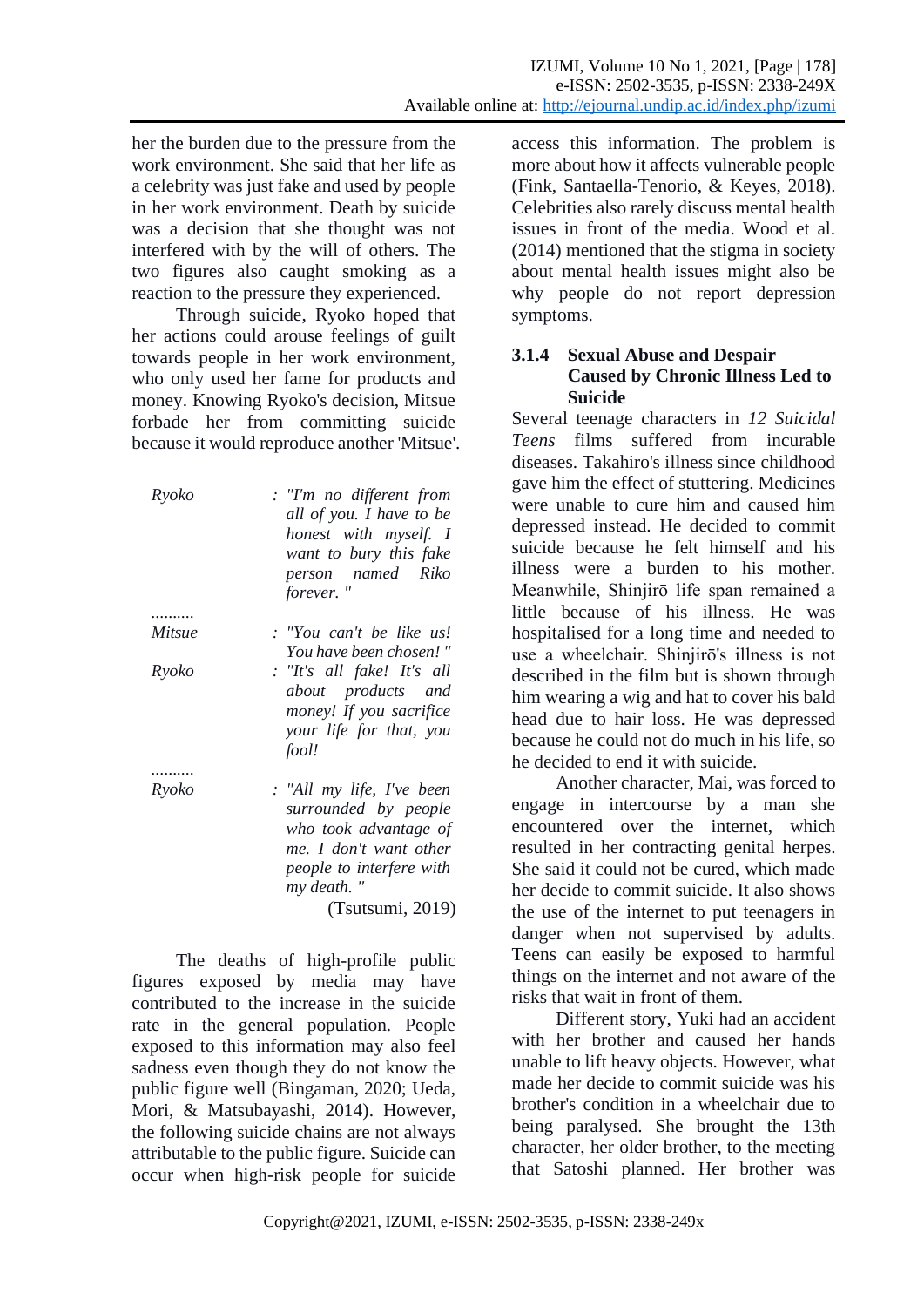already lying in one of the beds that used for the procession. All the characters thought he had preceded the procession. Yuki felt guilty for her brother's condition and felt that her brother should be "released". It also points out that an idea or culture influences adolescents' view of death as a "liberation" from misery in the world.

Patients with chronic illness or conditions can be susceptible to psychological disorders and affecting their psychosocial development. Suris, Michaud, and Viner (2004) mentioned that the process of individualisation and socialisation is important in managing chronic conditions during the rapid growth and physiological changes in adolescents. They cited several studies on the psychological problems that are more likely to arise in adolescents with chronic illness than their healthy counterparts. As cited from Lavigne and Gaier-Routman, adolescents with chronic conditions tend to show internalisation symptoms, or from Suris, Parera, and Puig that said chronically ill girls are more likely to have emotional problems. They also cited Canning's research for discovering that adolescents with chronic illness may have a higher prevalence of at least one psychiatric diagnosis. Another was cited from Siegel, Golden, Gough, et al. that suggest depression or low self-esteem is more likely to develop in adolescents with chronic conditions.

These teenage characters' chronic conditions and uneasy experiences arose internal difficulties that are profound and difficult to be spoken out. Suicide becomes the last choice to end their suffering that others may not see but is difficult to deal with for themselves.

#### **3.2 The Role of Societal Change in Increasing Teen Suicide in Japan**

Suicide is difficult to prevent, partly because of lack of communication. Meanwhile, several studies have found that social media or SNS is a platform where

individuals express their emotions freely. Suicidal ideation trends can be found among young internet users. When they cannot tell on wanting to commit suicide in daily communication, they write it on social media platforms such as Twitter (Fahey, Boo, & Ueda, 2020; Sueki, 2015). This case raises the positive and negative effects of social media use related to suicidal youngsters. On the positive side, the public health field can use social media to prevent suicide among youngsters. On the negative side, the exposure to information related to suicide on social media can also have a copycat effect on vulnerable youngsters.

The motives and goals expressed by 12 teenagers in the film *12 Suicidal Teens* could be the things that usually become the reasons why teenagers decide to commit suicide. The interesting part is, the ending of this film tells that the teenagers cancelled to commit suicide. This decision was influenced by the uninvited character — Yuki's brother — who was still alive and found sleeping throughout the meeting because he was given a high dose of sleeping pills. The twelve characters realised that if he was included in the procession, the case might turn into murder, and their suicidal goals would fail. Satoshi agreed to cancel as Shinjirō requested after all the characters also agreed to the decision. Shinjirō realised that the wish for the uninvited character to stay alive also applied to everyone. He wanted everyone at the meeting to stay alive, although, in the end, Anri would still like to come if Satoshi held it again. It turns out that Satoshi himself has not only once led this suicide pact. It shows good communication and approaches as a way to prevent suicide in adolescents, whether through professionals, adults, or peers. The suicide pact here seems to be turning into a means of speaking out of despair and making them realise that there will still be people who want them to continue to choose life rather than death.

Religion could be one of the important reasons for the suicide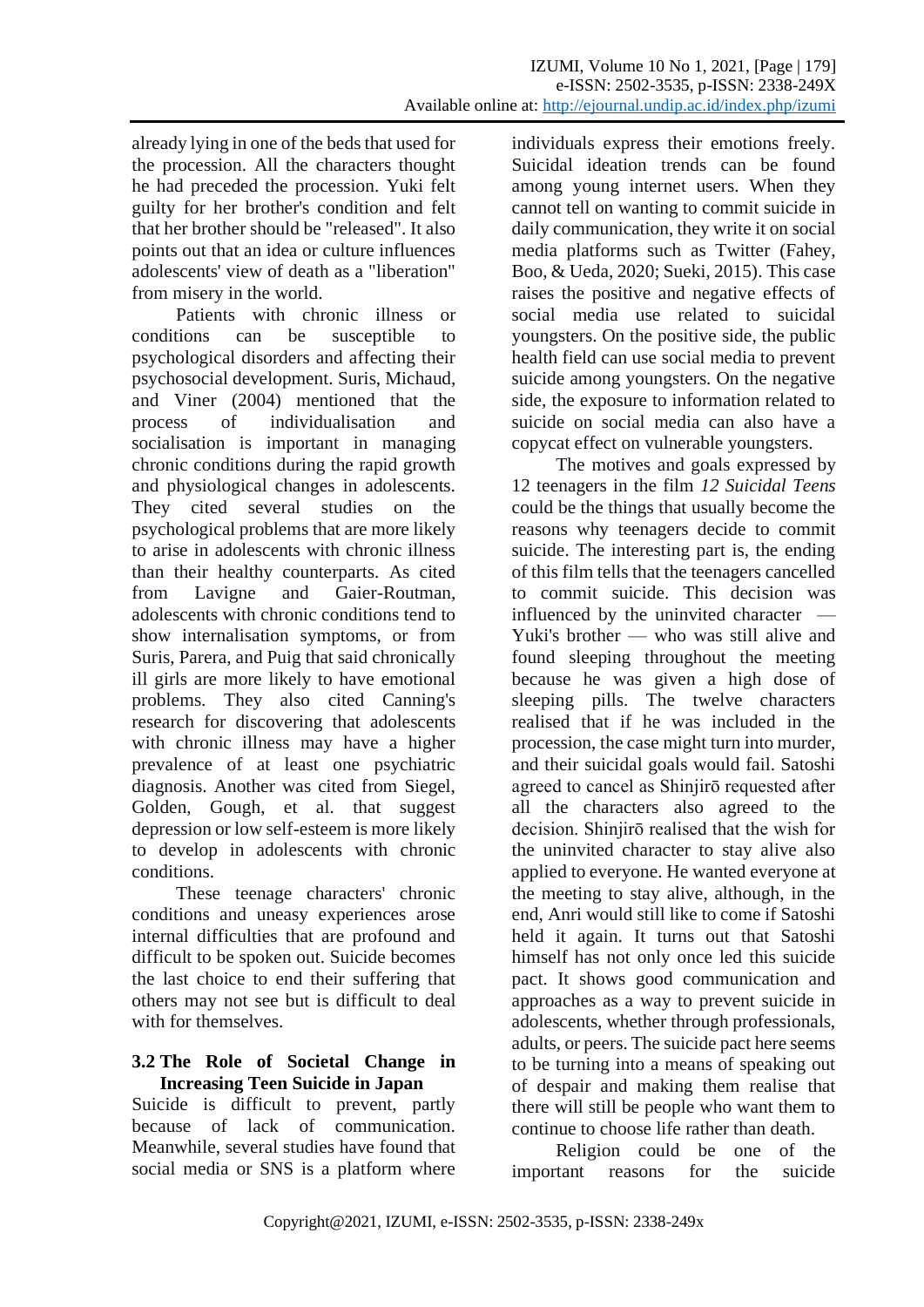phenomenon in Japan. There is no religious prohibition against suicide, especially in Buddhism and Shinto as popular religions in Japan. It is different from Christian teaching, which regulates to refrain from committing self-destruction. Even though Japanese people later claimed to be atheists, the phenomenon of suicide was still high and was said to be malaise or disease in society (Picone, 2012). Suicidal behaviour also used to be regarded as a criminal act from a religious perspective. People would see individuals who commit suicide as having only a moral crisis. However, most countries have already decriminalised the suicide act, including Japan (Yamamura, Kinoshita, Nishiguchi, & Hishida, 2006). There is no association shown of the twelve youths with any religion in the *12 Suicidal Teens*. Nonetheless, the decision of these characters to commit suicide seems to have become a normal thing in their social life.

Besides religion, the suicide rate in Japan is said to be responsive to economic conditions. People consider that the 1990s' economic chaos is highly related to the sudden malfunction of the "Japanese system." Not only politics and economy, but the malfunction also disrupts the social and cultural organisations of the nation (Chen, Choi, & Sawada, 2009; Yoda, 2000). New social phenomena then influenced by postmodernism have emerged among the younger generation. Conservatives see them as an antisocial generation, having no achievements, showing moral degradation, and symbolising a national crisis. Miyadai Shinji, a Japanese sociologist, responds to this as an adaptation of the *owarinaki nichijō* or the endless every day. Japanese young people feel bored with their daily lives. It also contributed to shaping subcultures such as otaku, who try to get out of the boring reality by entering the virtual world. These changes are seen as a symptom of de socialisation in the younger generation. They can no longer distinguish between reality and the virtual, so it will become a time bomb where violence

(murder and terrorism) appears and the inability to empathise with others increases (Yoda, 2000).

The journal *AERA* in 2003 published the issue of suicide based on interviews with a hundred Japanese teenagers aged 15 to 19. On the question of why they had suicidal thoughts, some respondents answered feeling bored (*nan to naku***)** , tired of living and feeling elements about who they are. Such statements are found a parallel with the comments made by individuals who visit suicide websites. From this survey, there are records that death has become a kind of lottery in attempted suicide. Dying or not dying, either would be all right. There is no sense of the desperation of really wanting to die anymore. They just want to pause from living (Ozawa-De Silva, 2010). In the film *12 Suicidal Teens*, Satoshi himself did not care whether he would die or not through the suicide pact he made. Moreover, when Nobuo finally felt his burden was gone, he no longer cared how death would come to him. Death becomes something trivial for the young generation.

When poverty in Japan began to emerge as an issue, there is also significant inequality among Japanese children associated with family conditions. Public social protection schemes are usually based on the assumption that everyone is supported by family first. Therefore, the family is considered the biggest provider of safety nets. However, there is a changing family structure in Japan which might be the root of the problem. In the past, the family structure consisting of three generations could still be relied on to support children's needs both psychologically and materially. However, the family structure is now reduced to being father, mother, child, or just a lone parent and child (ren). This family consisting of a lone parent and unmarried child (ren) suffers from a high poverty rate among the working-age population.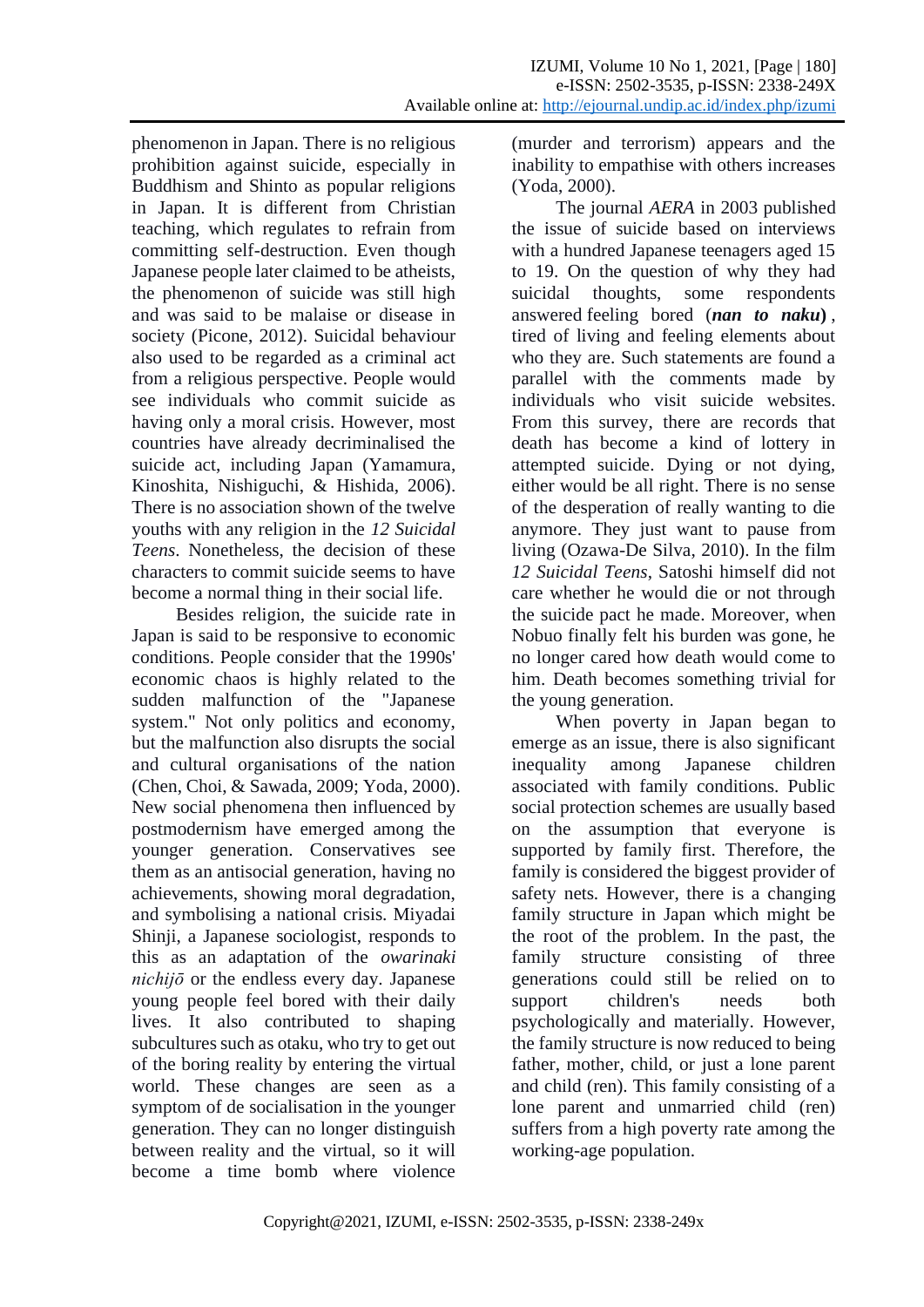Consequently, children lack basic amenities, are vulnerable to health problems, and could be problematic in understanding classes. It indicates that not following the traditional path would likely risk a family into poverty, although the causal relationship could be reversed. These problems could affect children and adolescents in taking high-risk actions directly and indirectly (Abe, 2018).

Kumagai (1983) said that the change in family structure in Japan from stem family to nuclear family and traditional values to modern values are the impacts of industrialisation, bringing society more urban.This change began to contribute to a high rate of divorce in the 1980s. However, divorce was common among Japanese society in general — whose livelihoods were farmers, fishermen, and merchants —, while 80 per cent of Japan's population before industrialisation was dominated by these.

While economic factors as macro variables might explain the suicide epidemic in Japan at the national level, problems in day-to-day lives that adults often do not see or people considered mundane could also contribute to the risk of committing suicide for adolescents (Hidaka et al., 2008). Changes or developments in social life that may arise the micro variables might explain the reasons of Japanese adolescents for choosing to commit suicide.

# **4. Conclusion**

The social changes that occurred in Japan put pressure not only on adult but also on the lives of the youth. Information that is increasingly easy to obtain by anyone can become a boomerang for society because people can learn from what this information says. Suicide itself is multifaceted, which can be seen from psychological, social, religious, cultural, and even economic perspectives. Nevertheless, issues that people, particularly adults, considered ordinary that youth might experience in their everyday lives can potentially be a

reason for adolescents to decide to commit suicide.

Tsutsumi himself considers that this social phenomenon is a problem that must be faced by Japanese society in the future. With this film, he hopes that cases of suicide, especially by teenagers whose motives and what may still escape goals from adult supervision, will be able to open our eyes and be addressed more deeply by Japanese society. Thus, the suicide rate in Japan hopefully can be suppressed in various circles, especially among adolescents (Cheung, 2019).

# **References**

- Abe, A. K. (2018). *Poverty among Japanese Children and Youths: Issues & Policies*. Japan: Ministry of Health, Labor and Welfare
- Bingaman, J. (2020). "Dude I've Never Felt This Way Towards a Celebrity Death": Parasocial Grieving and the Collective Mourning of Kobe Bryant on Reddit. *OMEGA-Journal of death and dying*, 0030222820971531.
- Chen, J., Choi, Y. J., & Sawada, Y. (2009). How is suicide different in Japan? *Japan and the World Economy, 21*(2), 140-150. doi[:https://doi.org/10.1016/j.japwor](https://doi.org/10.1016/j.japwor.2008.06.001) [.2008.06.001](https://doi.org/10.1016/j.japwor.2008.06.001)
- Cheung, R. (2019, 10 April). 12 Suicidal Teens: Blockbuster Director Explores Japan's Youth Suicide Issue. Retrieved from [https://www.scmp.com/lifestyle/ent](https://www.scmp.com/lifestyle/entertainment/article/3005408/12-suicidal-teens-blockbuster-director-explores-japans) [ertainment/article/3005408/12](https://www.scmp.com/lifestyle/entertainment/article/3005408/12-suicidal-teens-blockbuster-director-explores-japans) [suicidal-teens-blockbuster-director](https://www.scmp.com/lifestyle/entertainment/article/3005408/12-suicidal-teens-blockbuster-director-explores-japans)[explores-japans.](https://www.scmp.com/lifestyle/entertainment/article/3005408/12-suicidal-teens-blockbuster-director-explores-japans)
- Fahey, R. A., Boo, J., & Ueda, M. (2020). Covariance in diurnal patterns of suicide-related expressions on Twitter and recorded suicide deaths. *Social Science & Medicine, 253*, 112960.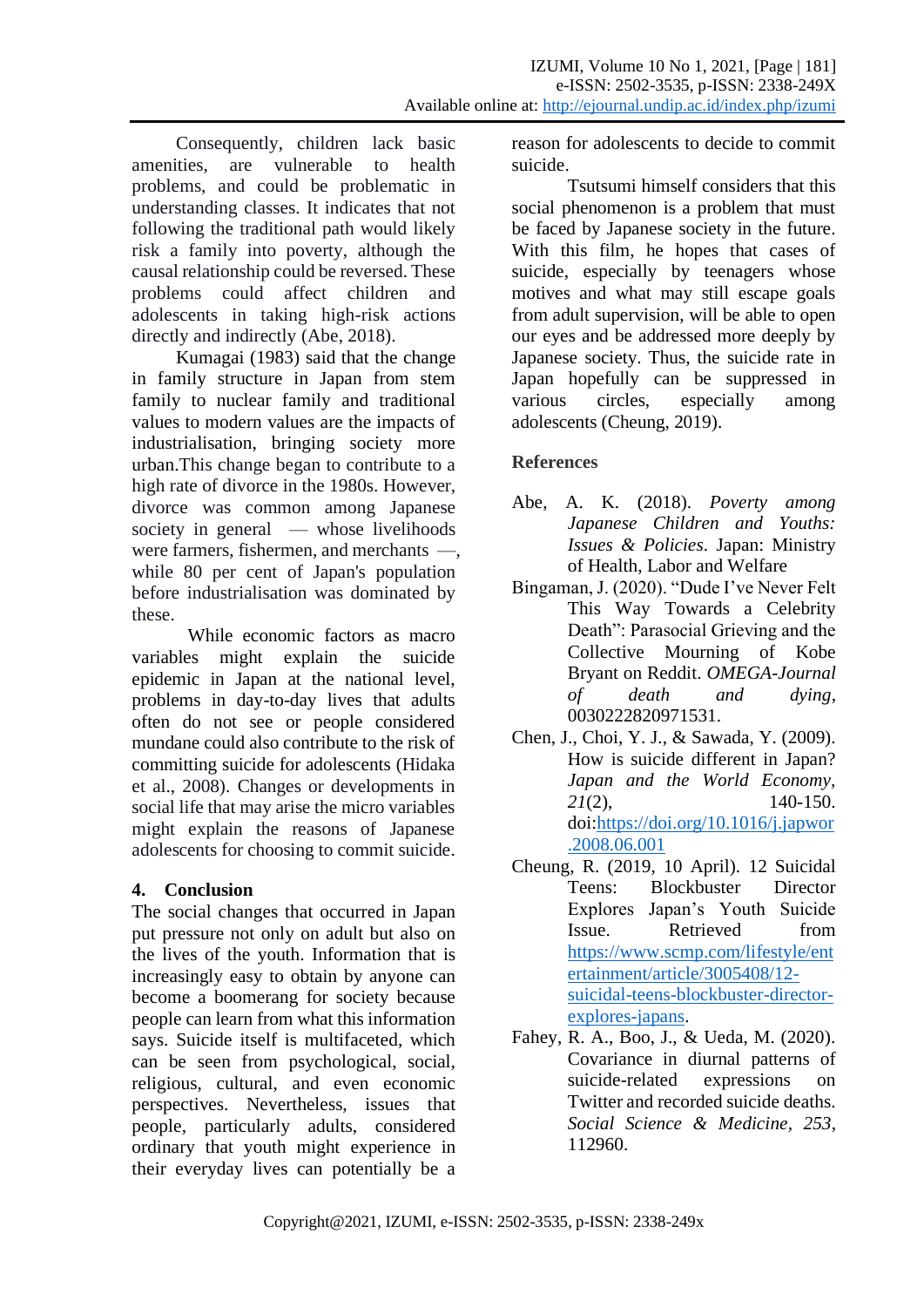doi[:https://doi.org/10.1016/j.socsci](https://doi.org/10.1016/j.socscimed.2020.112960) [med.2020.112960](https://doi.org/10.1016/j.socscimed.2020.112960)

- Fink, D. S., Santaella-Tenorio, J., & Keyes, K. M. (2018). Increase in suicides the months after the death of Robin Williams in the US. *PLoS one, 13*(2), e0191405.
- Goodman, R., Imoto, Y., & Toivonen, T. (2012). *A Sociology of Japanese Youth: From Returnees to NEETs* (Vol. 83). United Kingdom: Routledge.
- Hawton, K., & James, A. (2005). Suicide and deliberate self harm in young people. *BMJ, 330*(7496), 891. doi:10.1136/bmj.330.7496.891
- Hidaka, Y., Operario, D., Takenaka, M., Omori, S., Ichikawa, S., & Shirasaka, T. (2008). Attempted suicide and associated risk factors among youth in urban Japan. *Social Psychiatry and Psychiatric Epidemiology, 43*(9), 752-757. doi:10.1007/s00127-008-0352-y
- Hoffner, C. A., & Cohen, E. L. (2018). Mental Health-Related Outcomes of Robin Williams' Death: The Role of Parasocial Relations and Media Exposure in Stigma, Help-Seeking, and Outreach. *Health Communication, 33*(12), 1573-1582. doi:10.1080/10410236.2017.13843 48
- Kodama, T., Fujimoto, H., Tamura, Y., & Kataoka, M. (2017). Suicide for the Purpose of Gaining Insurance Payouts in Japan. *Open Journal of Social Sciences, 05*, 189-197. doi:10.4236/jss.2017.511014
- Kumagai, F. (1983). Changing Divorce in Japan. *Journal of Family History, 8*(1), 85-108. doi:10.1177/036319908300800105
- Lebra, T. S. (1976). *Japanese Patterns of Behavior*. Honolulu: University of Hawaii Press.
- Lutter, M., Roex, K. L. A., & Tisch, D. (2020). Anomie or imitation? The Werther effect of celebrity suicides

on suicide rates in 34 OECD countries, 1960–2014. *Social Science & Medicine, 246*, 112755. doi[:https://doi.org/10.1016/j.socsci](https://doi.org/10.1016/j.socscimed.2019.112755) [med.2019.112755](https://doi.org/10.1016/j.socscimed.2019.112755)

- Naito, A. (2007). Internet Suicide in Japan: Implications for Child and Adolescent Mental Health. *Clinical Child Psychology and Psychiatry, 12*(4), 583-597. doi:10.1177/1359104507080990
- nippon.com. (2019). Child Suicides at Highest Rate Ever in Japan. Retrieved from [https://www.nippon.com/en/japan](https://www.nippon.com/en/japan-data/h00572/child-suicides-at-highest-rate-ever-in-japan.html)[data/h00572/child-suicides-at](https://www.nippon.com/en/japan-data/h00572/child-suicides-at-highest-rate-ever-in-japan.html)[highest-rate-ever-in-japan.html](https://www.nippon.com/en/japan-data/h00572/child-suicides-at-highest-rate-ever-in-japan.html)
- nippon.com. (2020). Suicide Rate for Minors Highest Ever in Japan. Retrieved from [https://www.nippon.com/en/japan](https://www.nippon.com/en/japan-data/h00857/?cx_recs_click=true)[data/h00857/?cx\\_recs\\_click=true](https://www.nippon.com/en/japan-data/h00857/?cx_recs_click=true)
- Ohtaki, Y., Doki, S., Kaneko, H., Hirai, Y., Oi, Y., Sasahara, S., & Matsuzaki, I. (2019). Relationship between suicidal ideation and family problems among young callers to the Japanese crisis hotline. *PLoS one, 14*(7), e0220493.
- Ohtaki, Y., Oi, Y., Doki, S., Kaneko, H., Usami, K., Sasahara, S., & Matsuzaki, I. (2017). Characteristics of telephone crisis hotline callers with suicidal ideation in Japan. *Suicide and Life‐ Threatening Behavior, 47*(1), 54-66.
- Ozawa-de Silva, C. (2008). Too Lonely to Die Alone: Internet Suicide Pacts and Existential Suffering in Japan. *Culture, medicine and psychiatry, 32*, 516-551. doi:10.1007/s11013- 008-9108-0
- Ozawa-De Silva, C. (2010). Shared death: Self, sociality and Internet group suicide in Japan. *Transcultural psychiatry, 47*(3), 392-418.
- Peaslee, E. (2011). *Adolescent Suicide in Japan: The Fatal Effects of Ijime.*